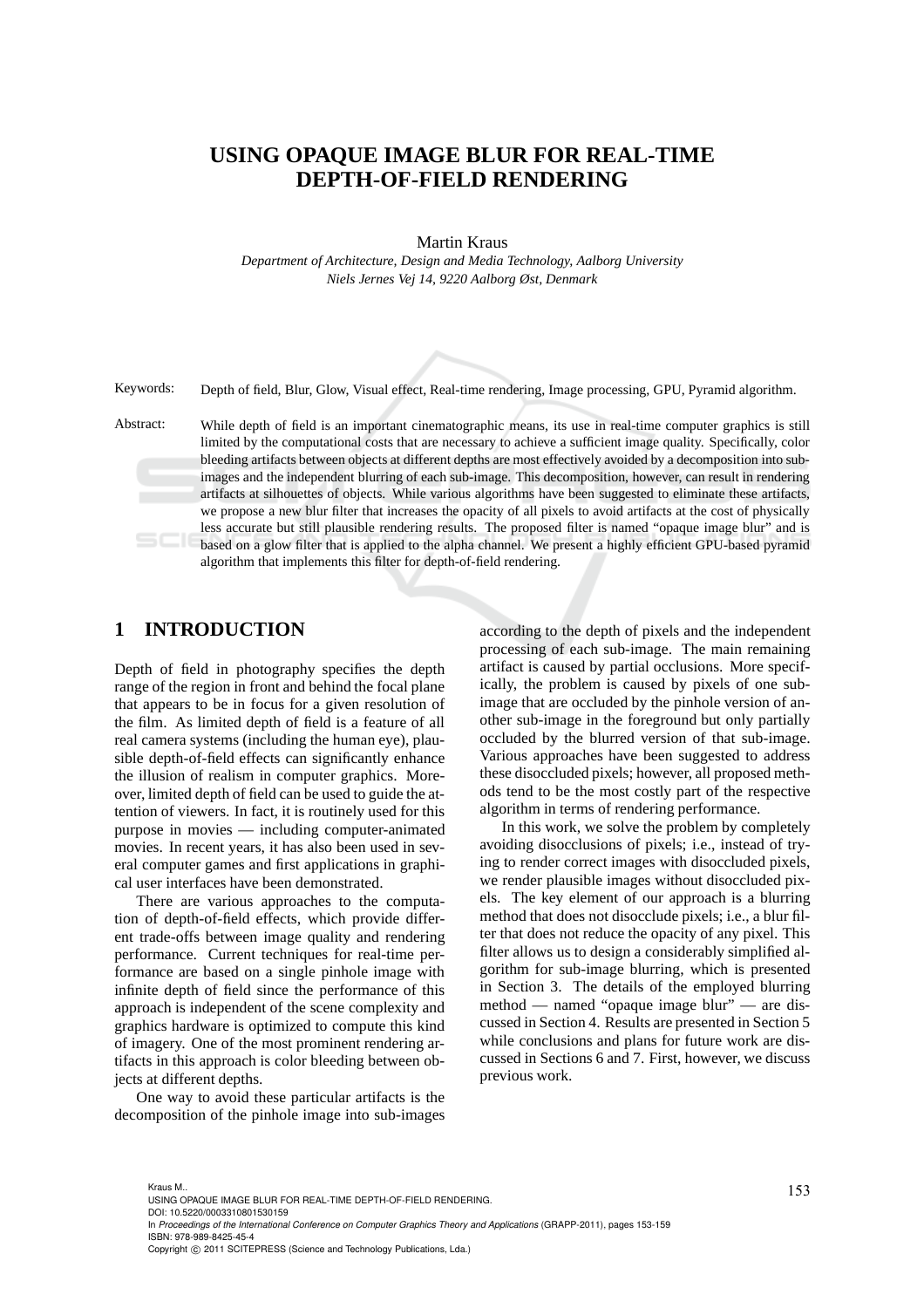## **2 PREVIOUS WORK**

Physically correct depth-of-field effects in off-line rendering are most commonly computed by stochastic sampling of a camera lens of finite size (Cook et al., 1984). Several implementations with various improvements have been published (Cook et al., 1987; Haeberli and Akeley, 1990; Kolb et al., 1995; Pharr and Humphreys, 2004; Lee et al., 2010).

Splatting of image points with the help of a depth-dependent point-spread function was proposed even earlier than stochastic sampling (Potmesil and Chakravarty, 1982) and can also produce accurate images if all points of a scene are taken into account (including points that are occluded in a pinhole image). While the first implementations were softwarebased (Shinya, 1994; Křivánek et al., 2003), more recent systems employ features of modern graphics hardware (Lee et al., 2008).

The principle drawback of stochastic sampling and splatting approaches with respect to performance is the dependency on the scene complexity, i.e., the rendering of the depth-of-field effect is more costly for more complex scenes. Furthermore, the computations have to be integrated into the rendering process and, therefore, often conflict with optimizations of the rendering pipeline, in particular in the case of hardware-based pipelines. Therefore, real-time and interactive approaches to depth-of-field rendering are based on image post-processing of pinhole images with depth information for each pixel. These approaches are independent of the scene complexity and they are compatible with any rendering method that produces pinhole images with depth information.

The highest performance is achieved by computing a series of differently blurred versions (e.g., in the form of a mipmap hierarchy) and determining an appropriately blurred color for each pixel based on these filtered versions (Rokita, 1993; Demers, 2004; Hammon, 2007; Lee et al., 2009b). However, it appears to be impossible to avoid all rendering artifacts in these approaches — in particular color bleeding (also known as intensity leakage) between objects at different depths.

The most effective way to avoid these artifacts is the decomposition of the pinhole image into subimages according to the depth of pixels (Barsky, 2004). Each sub-image is then blurred independently and the blurred sub-images are blended onto each other to accumulate the result. However, the decomposition into sub-images can introduce new artifacts at the silhouettes of sub-images, which are addressed in different ways by the published systems (Barsky et al., 2005; Kraus and Strengert, 2007a).

Hybrid approaches are also possible; in particular, the scene geometry can be rendered into different layers which are then blurred independently (Scofield, 1992; Kosloff and Barsky, 2007; Kosloff et al., 2009; Lee et al., 2009a). This can avoid artifacts between layers but requires non-uniform blurring techniques, which require a considerably higher performance.

This work is based on the system presented by Kraus and Strengert but eliminates artifacts at silhouettes by avoiding partial disocclusions of pixels. This is achieved by employing a particular blur filter, which does not reduce the opacity of any pixel. Thus, the effect is similar to applying a glow filter (James and O'Rorke, 2004) to the opacity channel. In principle, a grayscale morphological filter (Sternberg, 1986) could also be used for this purpose; however, the GPU-based computation of glow filters offers a considerably higher performance.

# **3 DEPTH-OF-FIELD RENDERING**

The proposed algorithm decomposes a pinhole image with depth information into sub-images that correspond to certain depth ranges as illustrated in Figure 1. Similarly to previously published methods (Barsky et al., 2005; Kraus and Strengert, 2007a), the algorithm consists of a loop over all sub-images starting with the sub-image corresponding to the farthest depth range. For each sub-image, the following three steps are performed:

- 1. The pinhole image is matted according to the pixels' depth (Figure 1c).
- 2. The matted sub-image is blurred using the "opaque image blur" discussed in Section 4 (Figure 1d).
- 3. The blurred sub-image is blended over the content of an (initially cleared) framebuffer, in which the result is accumulated (Figure 1f).

Note that no disocclusion of pixels is necessary whereas the disocclusion step in previous published systems tends to be the most costly computation (Barsky et al., 2005; Kraus and Strengert, 2007a).

The matting and blending in our prototype is performed as in the system by Kraus and Strengert. Specifically, we approximate the blur radius  $r_i$  of the *i*-th sub-image by:

$$
r_i \stackrel{\text{def}}{=} 1.7 \times 2^{|i|-1}
$$
 for  $i \neq 0$  and  $r_0 \stackrel{\text{def}}{=} 0$ . (1)

The blur radius is specified in pixels and corresponds to the radius of the circle of confusion. Thus, the corresponding depth *z<sup>i</sup>* of the *i*-th sub-image can be com-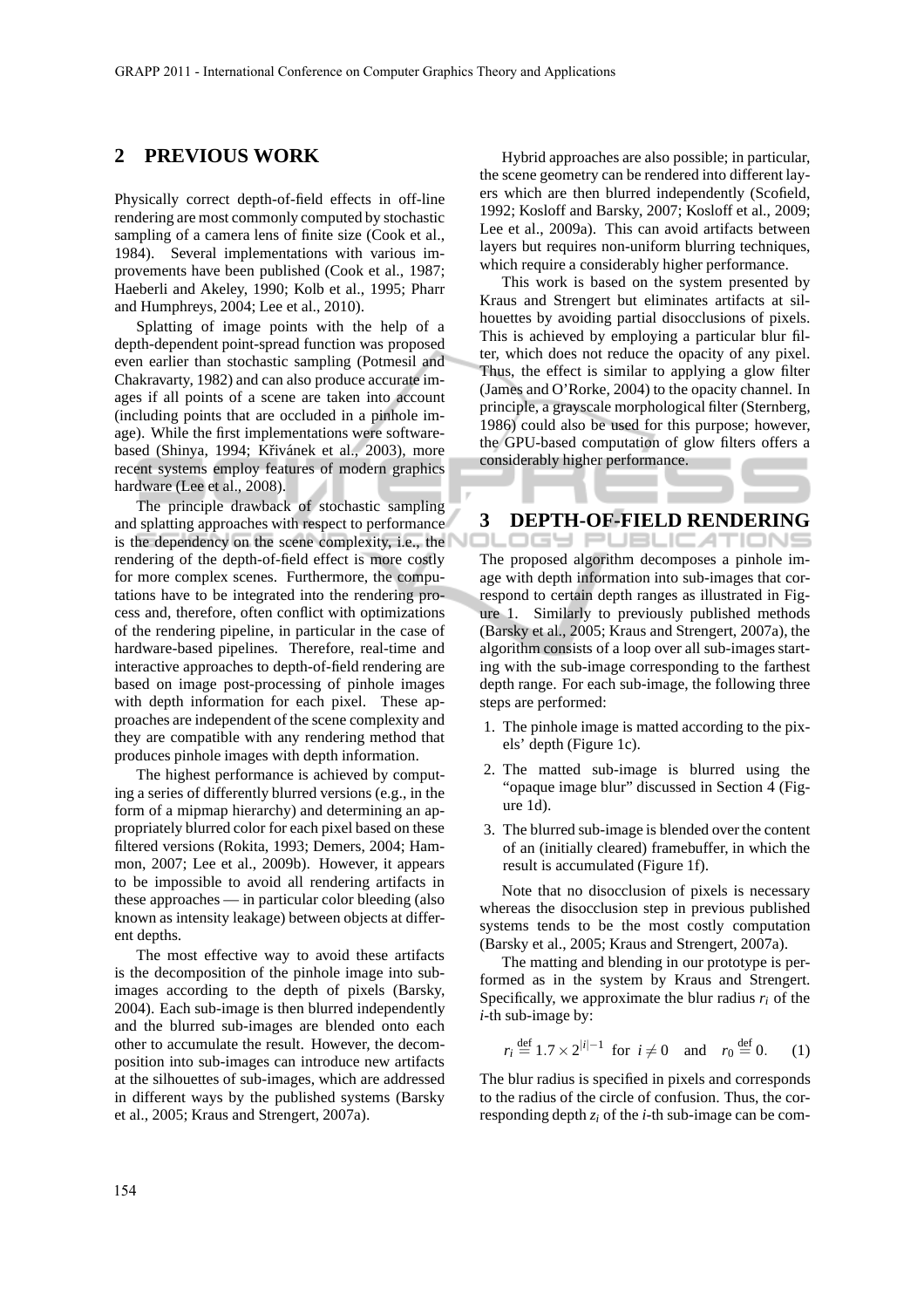

Figure 1: Data flow in our method: *(a)* input pinhole image, *(b)* input depth map, *(c)* sub-images after matting, *(d)* sub-images after opaque image blur (see Figure 3), *(e)* ray-traced reference image (Pharr and Humphreys, 2004), *(f)* blended result of our method. In (c) and (d) only the opacity-weighted RGB components of the (−1)st sub-image *(top)* and the (−2)nd sub-image *(bottom)* are shown.

puted with the thin lens approximation. The result is:

$$
z_i \stackrel{\text{def}}{=} \frac{z_{\text{focal}}}{1 + r_i/r_{\infty}} \quad \text{for} \quad i < 0,
$$
 (2)

$$
z_0 \stackrel{\text{def}}{=} z_{\text{focal}}, \tag{3}
$$

$$
z_i \stackrel{\text{def}}{=} \frac{z_{\text{focal}}}{1 - r_i/r_{\infty}} \quad \text{for} \quad i > 0. \tag{4}
$$

Here,  $z_{\text{focal}}$  is the depth of the focal plane and  $r_{\infty}$  is the blur radius of infinitely distant points.  $r_{\infty}$  can be expressed in terms of the focal length  $f$ , the f-number *N*, the field-of-view angle in *y* direction γ<sub>fovy</sub>, and the height of the image  $h_{pix}$  in pixels:

$$
r_{\infty} \stackrel{\text{def}}{=} \frac{h_{\text{pix}}}{2z_{\text{focal}} \tan(\gamma_{\text{fovy}}/2)} \frac{f}{2N}.
$$
 (5)

The depths  $z_{i-2}$ ,  $z_{i-1}$ ,  $z_i$ , and  $z_{i+1}$  of four sub-images are used to define the matting functions  $\omega_i(z)$  for pixels of the *i*-th sub-image as illustrated in Figure 2. However, the weighting functions for the foremost and backmost sub-images are adjusted to remove the ramps at the extremes; i.e., the weight is set to 1 where there is no other sub-image that would include a pixel.

The matting of the *i*-th sub-image is then performed in a fragment shader by looking up the depth *z* of each pixel, evaluating the weighting function  $\omega_i(z)$ and multiplying it to the RGBA color of the pinhole image, where the opacity A of the pinhole image is set to 1.

After matting, each sub-image is blurred as described in Section 4. The resulting blurred colors  $RGBA<sub>sub</sub>$  of the sub-image are then blended with the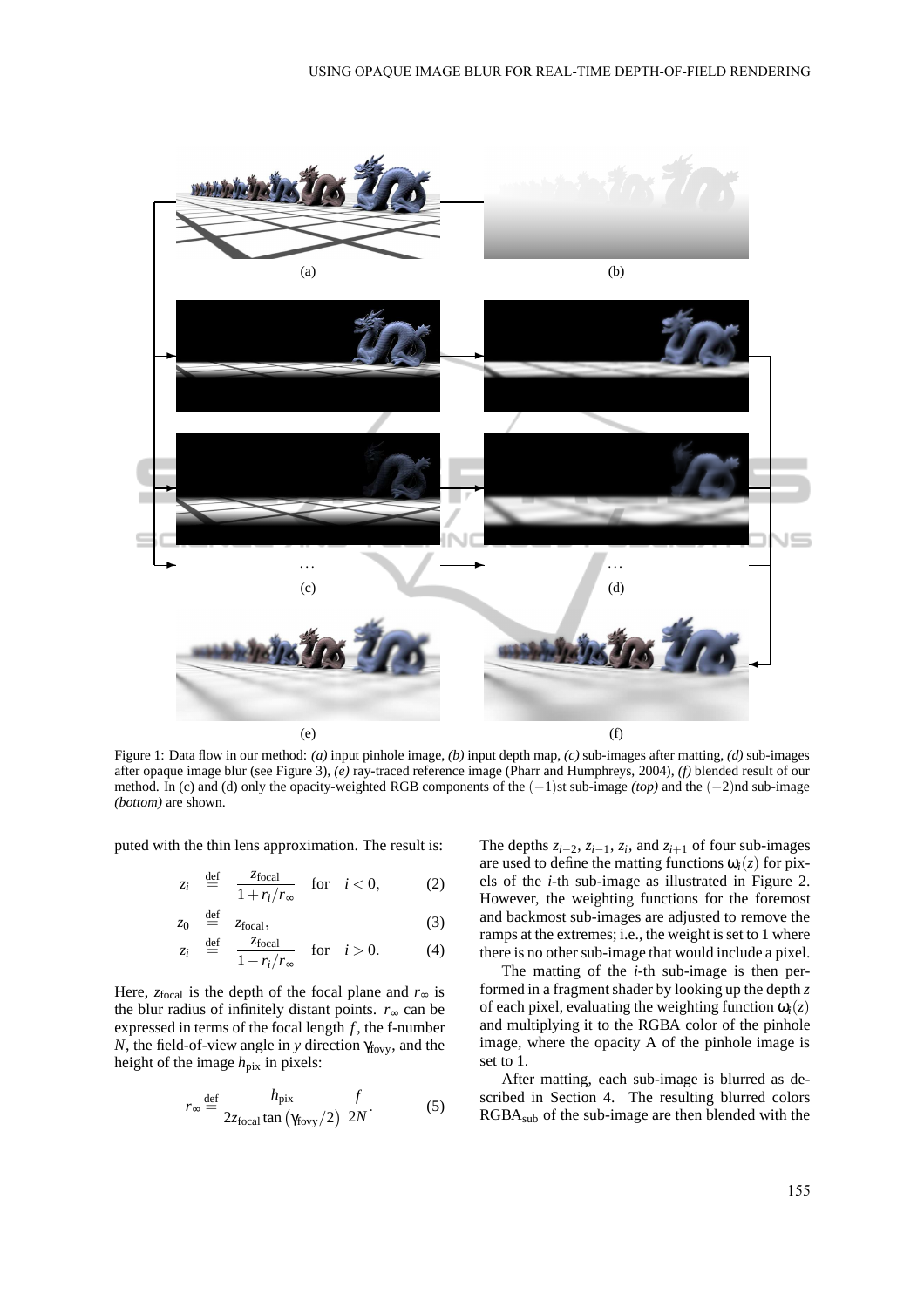

Figure 2: Illustration of the matting function  $\omega_i(z)$  for the *i*-th sub-image based on the depths *zi*−<sup>2</sup> to *zi*+1.

colors  $RGB<sub>buf</sub>$  of a color buffer, which is initially set to black. The blending employs the "over" operator for pre-multiplied (i.e., opacity-weighted) colors (Porter and Duff, 1984) since the sub-images are processed from back to front:

$$
RGB_{buf} \leftarrow RGB_{sub} + (1 - A_{sub}) \times RGB_{buf}. \qquad (6)
$$

After the frontmost sub-image has been processed, the colors  $RGB<sub>buf</sub>$  represent the resulting image with the computed depth-of-field effect.

While this algorithm is significantly less complex than previously published algorithms for sub-image processing (Barsky et al., 2005; Kraus and Strengert, 2007a), it strongly depends on an image blur that does not disocclude pixels, i.e., the image blur must not decrease the opacity of any pixel. The next section describes such a filter.

#### **4 OPAQUE IMAGE BLUR**

The proposed "opaque image blur" of sub-images guarantees not to disocclude pixels in order to avoid rendering artifacts that are caused by partial occlusions, which are most visible at silhouettes of objects in sub-images (Barsky et al., 2005). This is achieved by only increasing the opacity of pixels as described in this section.

The opaque blur of an RGBA image consists of three steps, which are illustrated in Figure 3.

- 1. A glow filter (James and O'Rorke, 2004) is applied to the A channel of the RGBA image (Figures 3b and 3d). This glow filter must not decrease the A channel of any pixel. The result is called  $A_{glow}.$
- 2. A standard blur filter is applied to all channels of the original RGBA image (Figures 3a and 3c). The result is called RGBAblur.
- 3. The opacity of the blurred image is replaced by the opacity computed by the glow filter

(Figure 3e). To this end, the blurred colors are rescaled since they are considered opacityweighted colors. The result is called RGBA<sub>sub</sub>:

$$
RGBAsub \stackrel{\text{def}}{=} RGBAblur \times \frac{Aglow}{Ablur} \tag{7}
$$

For each sub-image of the algorithm described in Section 3, the result RGBA<sub>sub</sub> is then used in Equation 6.

Without the color rescaling, the increased opacity Aglow would result in dark silhouettes around objects of full opacity. To avoid artifacts, the range of the glow filter should not be larger than the range of the blur filter. Otherwise, the color rescaling is likely to increase colors that are unrelated to the objects that caused the increased opacity.

While any non-decreasing glow filter and any standard blur filter can be used to implement an opaque image blur, we propose to employ pyramid algorithms for both filters because of their favorable performance on GPUs. Moreover, pyramid versions of the glow filter and the blur filter can share a common analysis phase, which reduces the total computational costs by about one quarter.

For the standard blur we employ a pyramidal blur (Strengert et al., 2006) with a  $4 \times 4$  box analysis filter (Kraus and Strengert, 2007b). The analysis phase of this pyramidal blur corresponds to a mipmap generation; however, the number of required levels is limited by the strength of the blur. For the algorithm discussed in Section 3, |*i*| levels of the image pyramid have to be computed for the *i*-th sub-image. The synthesis phase of the pyramidal blur iteratively expands the *i*-th pyramid level to the original size with a synthesis filter that corresponds to a biquadratic B-spline interpolation (Strengert et al., 2006).

The glow filter makes use of the opacity A<sub>ana</sub> of the exact same analysis pyramid as the pyramidal blur. However, the synthesis is modified in order to guarantee that the opacity of no pixel is decreased. This is achieved by multiplying the transparency of each expanded level, i.e.,  $1 - A_{exp}$ , with the transparency of the corresponding analysis level of the same size, i.e.,  $1 - A_{ana}$ . The resulting transparency determines the opacity  $A_{syn}$  of the new synthesis level for the pyramidal glow:

$$
A_{syn} \stackrel{\text{def}}{=} 1 - (1 - A_{exp})(1 - A_{ana}) \tag{8}
$$

$$
= A_{exp} + A_{ana} - A_{exp}A_{ana}.
$$
 (9)

It is straightforward to implement this blending in a fragment shader.

After both pyramid algorithms have been performed, the blurred colors have to be rescaled to the opacity computed by the glow filter as discussed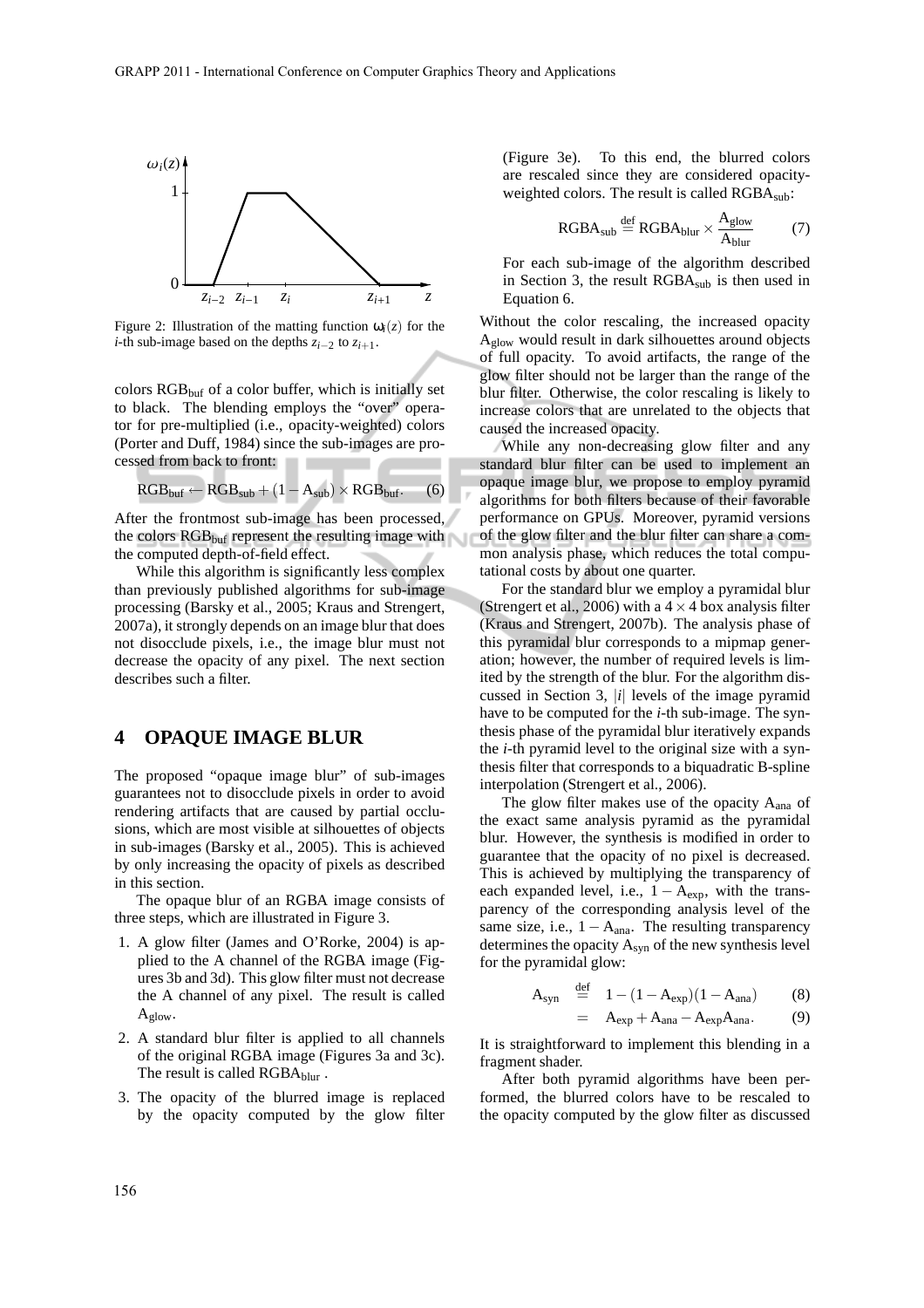

Figure 3: Data flow in the opaque image blur: *(a)* input RGBA image (only RGB is shown), *(b)* opacity (i.e., A channel) of the input image visualized as gray-scale image, *(c)* standard blur filter applied to the input RGBA image (A is not shown), *(d)* glow filter applied to the opacity of the input image, *(e)* resulting opaque image blur.

above. For efficiency, this step should be combined with the final synthesis step of the pyramidal blur and the final synthesis step of the pyramidal glow. Since the final synthesis steps expand the image to the full size of the input image, it is particularly beneficial to implement these steps as efficiently as possible.

### **5 RESULTS**

Figure 4 compares two images generated by our method with ray-traced images computed with pbrt (Pharr and Humphreys, 2004) and images produced by the method proposed by Kraus and Strengert. Obviously, our method avoids any disocclusion which results in too opaque objects. On the other hand, color bleeding between objects at different depths is still avoided. Due to the nonlinear glow, the silhouettes of objects are too sharp in our method. This is, however, a consequence of the particular glow filter employed in this work. We assume that there are alternative glow filters that produce better visual results.

Our method performed  $1.9\times$  faster than the

method by Kraus and Strengert on a 13" MacBook Pro with an NVIDIA GeForce 320M, i.e., almost twice as fast. While our implementation of both methods was not optimized and includes some copy operations that could be avoided, we don't see many possibilities to optimize the disocclusion part of the method by Kraus and Strengert; therefore, it is unlikely that we overestimate the improvement gained by avoiding the disocclusion.

The implementation also revealed an interesting side effect of our method: artifacts at the boundaries of the view port are effectively avoided by the opaque image blur if there is a border of transparent black pixels. In particular, a border width of one pixel is sufficient. In contrast, the system by Kraus and Strengert requires an embedding of the view port in a larger framebuffer and relies on extrapolation to generate pixel data that provides continuous blurring at the boundaries of the original view port.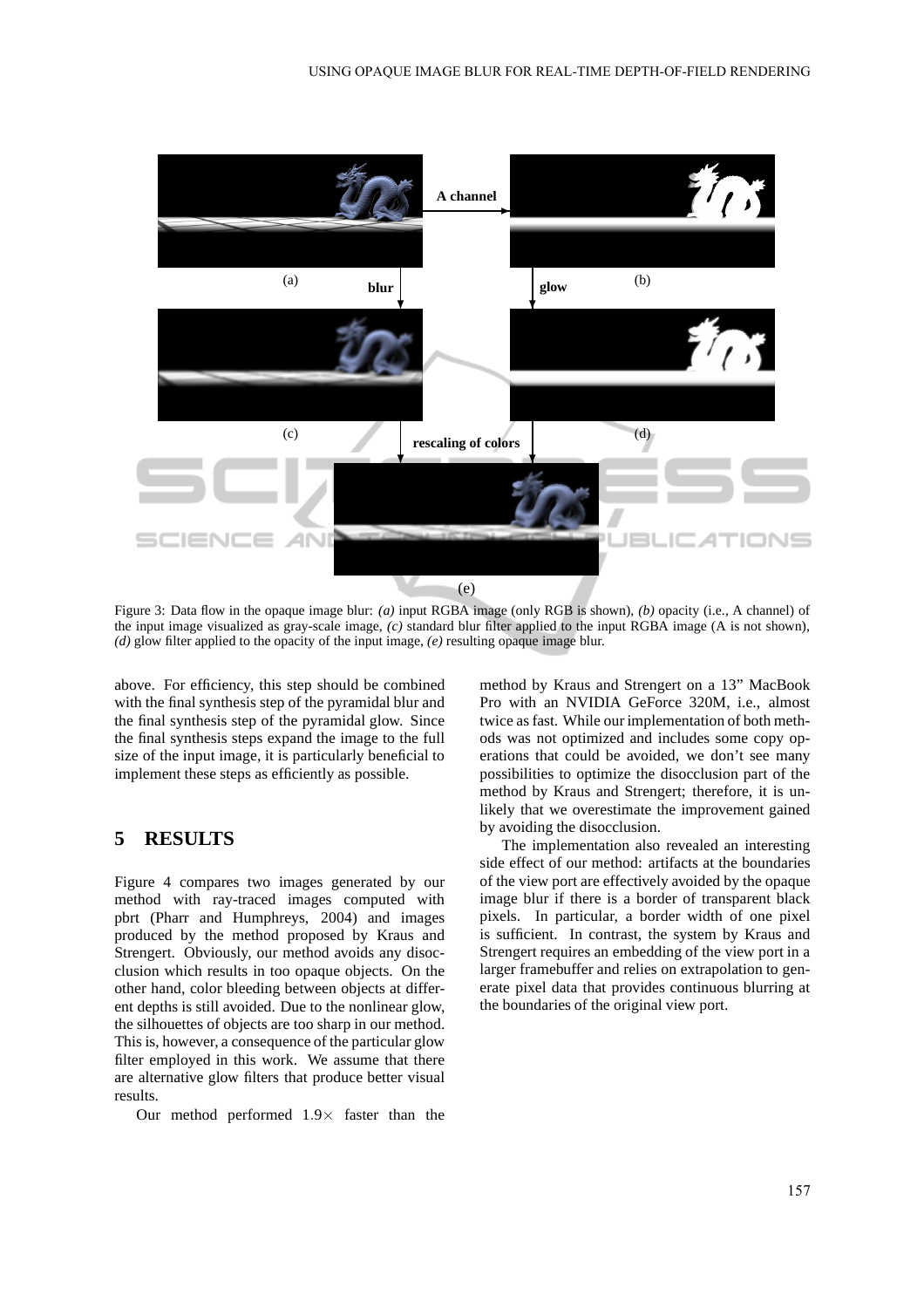

Figure 4: Comparison of renderings with depth of field generated by pbrt (Pharr and Humphreys, 2004) *(top row)*, the method published by Kraus and Strengert *(middle row)*, and the proposed method *(bottom row)*.

## **6 CONCLUSIONS**

The performance of the presented algorithm is independent of the scene complexity and independent of the rendering of the pinhole image. It offers a significantly improved performance in comparison to algorithms based on the blurring of sub-image (Barsky et al., 2005; Kraus and Strengert, 2007a) as it avoids the costly computations required by disocclusions of pixels. Moreover, our algorithm is easier to implement since algorithms for the disocclusion of pixels tend to be rather complex. On the other hand, the performance of our method is worse than methods based on computing differently blurred versions of a pinhole image (Hammon, 2007; Lee et al., 2009b).

The image quality achieved by the proposed algorithm is also between these two approaches: it avoids artifacts such as color bleeding between objects of different depths, which often occur in methods that do not use sub-images (Hammon, 2007; Lee et al., 2009b). On the other hand, the image quality is reduced in comparison to other approaches based on sub-images (Barsky et al., 2005; Kraus and Strengert, 2007a) because of the missing disocclusions and the particular opaque image blur.

In summary, we propose a new depth-of-field ren-

dering algorithm with a unique trade-off between performance and image quality. Maybe even more importantly, this work demonstrates a new technique to handle disocclusions in depth-of-field rendering. To this end, an "opaque image blur" has been proposed, which might find further applications apart from depth of field as discussed in the next section.

## **7 FUTURE WORK**

Future work includes research on alternative glow filters for the opaque image blur described in Section 4. Of particular interest are glow filters that result in convincing depth-of-field effects.

Further potential applications of the opaque image blur include the application of motion blur and generalized depth-of-field effects (Kosloff and Barsky, 2007) to arbitrary parts of bitmap images. In these cases, some parts of an image have to be blurred without any information about the disoccluded pixels. Since the opaque image blur avoids the disocclusion of pixels, it offers an extremely efficient alternative to more costly disocclusion techniques.